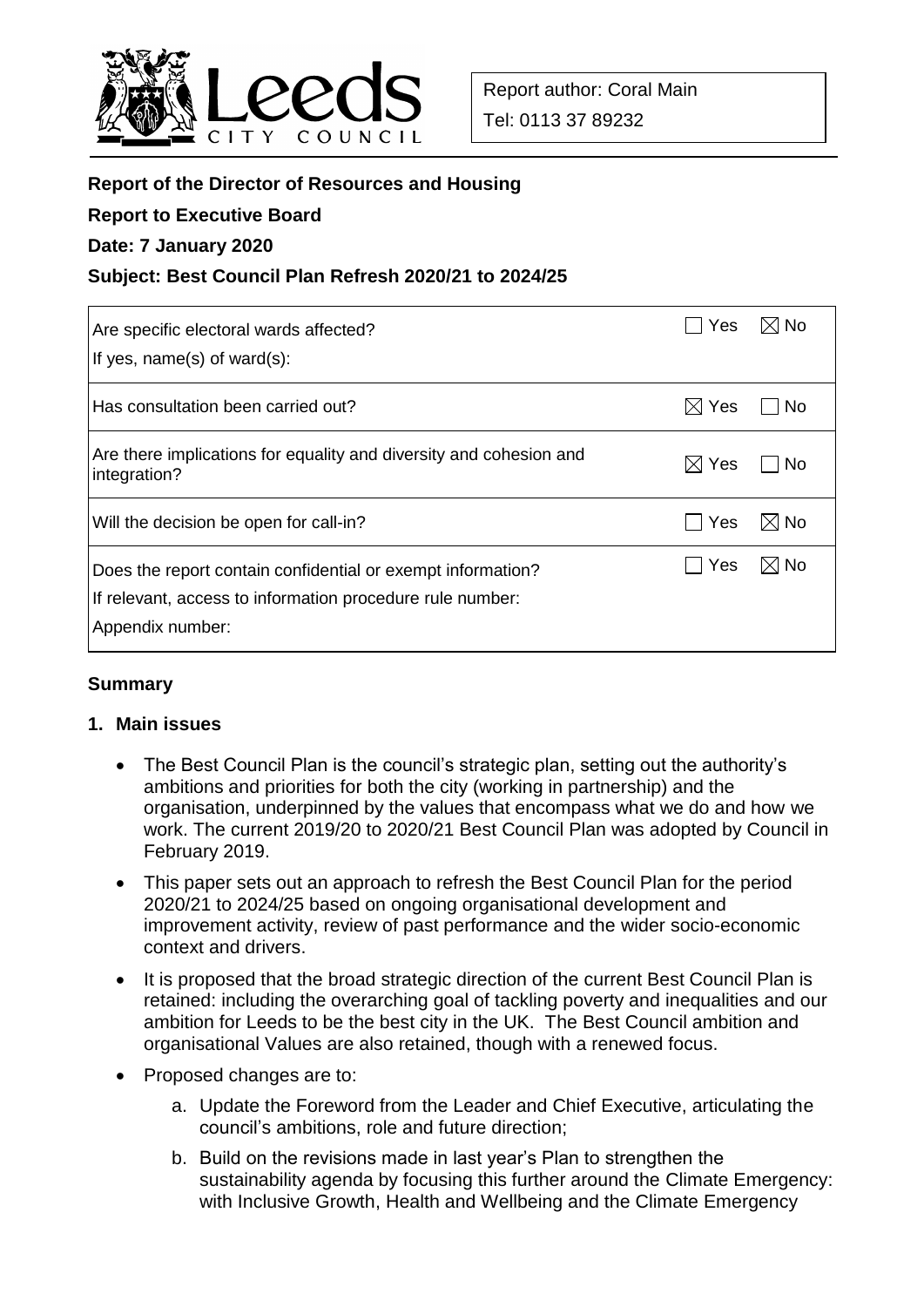becoming the three 'pillars' that underpin the Best City ambition and supporting priorities (please also refer to the 'Climate Emergency Update' paper on today's agenda);

- c. Renew the emphasis on the Best Council ambition, focusing on the council's key resources (its people, finances, digital infrastructure and buildings) and the interlinked strategies for each; and
- d. Review the Plan's outcomes and update supporting key performance indicators to further promote linkages across policy areas where required.
- **2. Best Council Plan Implications** (click [here](https://www.leeds.gov.uk/your-council/plans-and-strategies/council-plans) for the latest version of the Best Council Plan)
	- This report sets out proposals for refreshing the Best Council Plan.

## **3. Resource Implications**

- The proposals set out here underpin the council's Medium-Term Financial Strategy (approved by Executive Board in July 2019) and the Initial Budget Proposals for 2020/21 on today's agenda.
- The updated Best Council section of the Plan will focus on the council's key resources.

## **Recommendations**

Executive Board is asked to approve:

- a) Engagement with Scrutiny on the emerging Best Council Plan in accordance with the Budget and Policy Framework Procedure Rules.
- b) The approach set out in the report to refresh the Best Council Plan for 2020/21 to 2024/25.
- c) That the Director of Resources and Housing will be responsible for developing the Best Council Plan for its consideration by this Board and Full Council in February 2020 alongside the supporting 2020/21 Budget.

# **1. Purpose of this report**

1.1 This paper sets out proposals to refresh the Best Council Plan for the period 2020/21 to 2024/25. Subject to Executive Board's approval, the proposals will then be considered in consultation with Scrutiny Boards alongside the 2020/21 Initial Budget Proposals. Following this, a final draft of the updated Best Council Plan will be brought to February's Executive Board with the final Budget proposals, recommending its adoption by Full Council later that month.

# **2. Background information**

2.1 In February 2019, Council adopted the Best Council Plan 2019/20 to 2020/21 (available [here\)](https://www.leeds.gov.uk/docs/Best%20council%20plan%20-%20in%20full.pdf). The Best Council Plan is Leeds City Council's strategic plan, bringing together the headline aspirations from a range of supporting council and partnership plans to set out the authority's overall ambitions, policy direction and priorities for both city and organisation, underpinned by the authority's values. It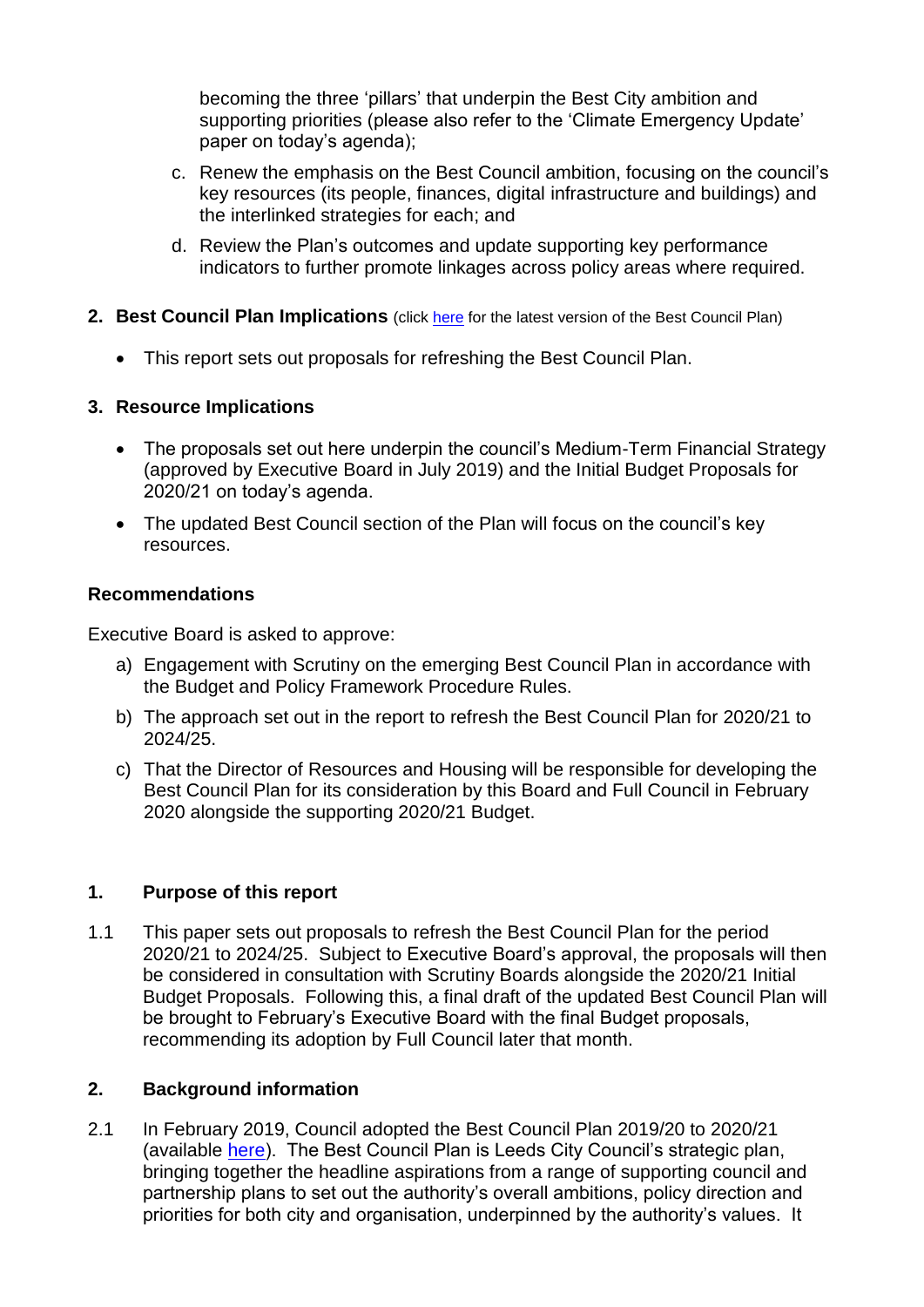informs the council's budget-setting and financial strategies, helps our staff understand how the work they do makes a real difference to the people of Leeds and shows our partners how we contribute to city-wide issues.

2.2 The Best Council Plan is a rolling multi-year document that is reviewed and refined annually as needed. This paper sets out proposals to update the Best Council Plan for the five-year period 2020/21 to 2024/25, this revised timescale bringing it into line with the latest Medium-Term Financial Strategy approved by Executive Board in July 2019 and the emerging enabling framework to support the delivery of the Best City/Best Council goals.

### **3. Main issues**

- 3.1 Ongoing socio-economic insight, intelligence and analysis including the [Joint](https://observatory.leeds.gov.uk/health-and-wellbeing/needs-assessments/)  [Strategic Assessment 2018](https://observatory.leeds.gov.uk/health-and-wellbeing/needs-assessments/) and [Annual Best Council Plan Performance Report](https://www.leeds.gov.uk/docs/2018-19%20Annual%20Performance%20Report.pdf) looking back on 2018/19 – combined with the recently updated [Index of Multiple](https://observatory.leeds.gov.uk/deprivation/)  [Deprivation 2019](https://observatory.leeds.gov.uk/deprivation/) (IMD 2019) validate the overall strategic direction and approach set out in the current Best Council Plan: an ongoing focus on tackling poverty and inequalities, with the most disadvantaged communities in Leeds at its heart, through a dual approach of strengthening the economy but doing this in a compassionate way. Key headlines include:
	- Leeds has a diverse, robust and growing economy and is increasingly the key driver of region/city region, bucking some recent negative national trends, with continued growth in key sectors including finance/business services, advanced manufacturing, health, creative and digital industries.
	- However, the IMD 2019 highlights the continuing intensification of inequalities, confirming the very dynamic and multifaceted challenges often found in our most deprived communities and the requirement for us and our partners to respond more collaboratively – particularly at either end of the age-spectrum.
	- Like most cities Leeds faces deep-rooted issues around housing, transport, educational attainment and demography.
	- The assets we have in communities and our growing city centre reflect a confident and ambitious city. Indeed, many of our most deprived communities are also our most dynamic, with real energy and potential hotbeds for innovation.
- 3.2 Due to the continuation of these key themes and challenges, we propose a relatively light-touch update to the 'Best City' elements of the Best Council Plan, with a greater focus this time on the 'Best Council' components. Specific proposals are:
	- To update the **Foreword** from the council's Leader and Chief Executive, articulating the vital leadership, influence and convening role and positive ambition of the council based on an approach of civic enterprise and valuing public services.
	- To retain the **Best City 'Strong Economy, Compassionate City' ambition** with Health and Wellbeing and Inclusive Growth remaining at the head of the hierarchy of supporting and inter-related strategies.
	- To establish the **Climate Change Emergency** as the third pillar of the Best City ambition, alongside **Inclusive Growth** and **Health and Wellbeing** with the aim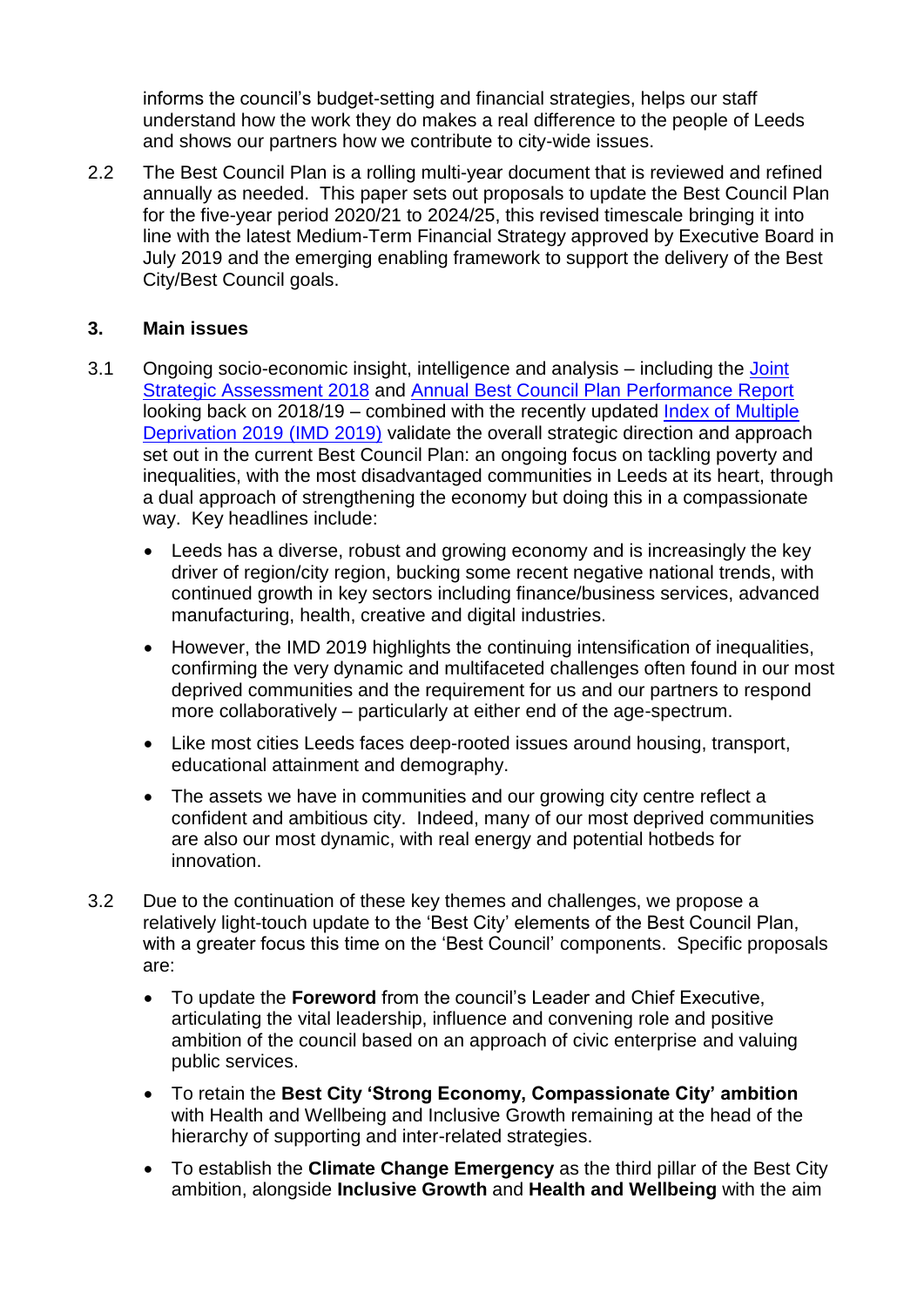to further embed sustainability considerations into all aspects of the authority's decision-making, building on last year's Best Council Plan update.

- To review the eight **Best City population outcomes** against the three supporting pillars to ensure they still reflect our Best City ambitions. These currently are:
	- o Be safe and feel safe
	- o Enjoy happy, healthy, active lives
	- o Live in good quality, affordable homes in clean and well cared for places
	- o Do well at all levels of learning and have the skills they need for life
	- o Enjoy greater access to green spaces, leisure and the arts
	- o Earn enough to support themselves and their families
	- o Move around a well-planned city easily
	- $\circ$  Live with dignity and stay independent for as long as possible
- To retain the eight **Best City priorities** below, but update the narrative behind each that explains the strategic and policy direction in the coming years:
	- o Inclusive Growth
	- o Health and Wellbeing
	- o Sustainable Infrastructure
	- o Child-Friendly City
	- o Age-Friendly Leeds
	- o Culture
	- o Housing
	- o Safe, Strong Communities
- To review and update the **key performance indicators** to further promote linkages across policy areas where required.
- To retain the **Best Council ambition** to be an Efficient, Enterprising and Healthy Organisation.
- To retain the five **Values** that underpin what we do and how we work.
	- o Being open, honest and trusted
	- o Treating people fairly
	- o Spending money wisely
	- o Working as a team for Leeds
	- o Working with people and engaging all communities
- To update the **Best Council** section of the Plan, with a particular focus on establishing **a new enabling framework** to support the delivery of the Best City / Best Council goals. The framework will bring together the council's key resources and the interlinked strategies and principles behind these to ensure a more unified and coordinated approach: notably, our people, finances, digital infrastructure, buildings/estate and intelligence and communications. This will include a new People Strategy for the period 2020/21 to 2024/25, setting out the key areas of focus over the next 5 years to help all staff be their best, within an organisation that supports them and provides the tools and opportunities to do so. It will also include a new draft Asset Management Strategy which, at the time of writing, is anticipated to be brought in full to the same February 2020 Executive Board.
- 3.3 Should these proposals be agreed, a final draft updated Best Council Plan will be presented to Executive Board and Full Council in February 2020 for approval,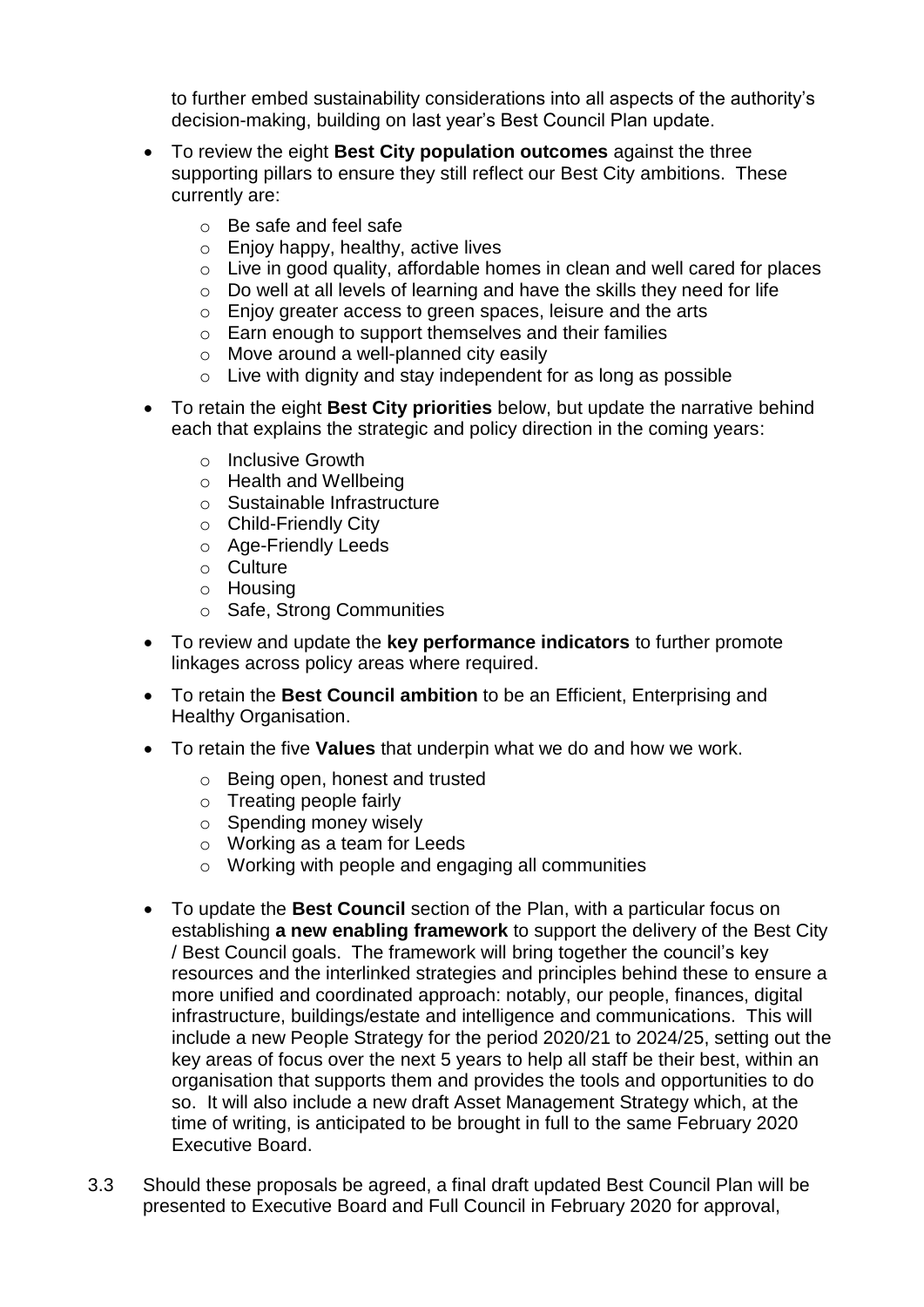following which a graphically-designed version will be developed ready to launch for the start of the new financial year.

# **4. Corporate considerations**

# **4.1 Consultation and engagement**

- 4.1.1 The Best Council Plan 2019/20 to 2020/21 was developed through engagement with a range of stakeholders, notably with the Executive Board, all Scrutiny Boards, the Corporate Leadership Team and other senior officers. It also draws on priorities set out in existing council and partnership plans and strategies which have themselves been subject to extensive consultation and engagement.
- 4.1.2 The proposed update to the Best Council Plan will also be developed in consultation with members and staff and will draw on insights from the council's 2019 staff survey and public consultation on the Budget.

# **4.2 Equality and diversity / cohesion and integration**

4.2.1 A strategic equality impact assessment (EIA) is currently being carried out and will be presented to Executive Board in February with the final Best Council Plan and Budget proposals – as in previous years, this will be joint EIA covering both the corporate plan and Budget. Additional EIAs have been carried out on key supporting plans and strategies.

# **4.3 Council policies and the Best Council Plan**

- 4.3.1 This report presents initial proposals for refreshing the Best Council Plan for 2020/21 to 2024/25, continuing to provide a framework for the council's approach to responding to the inequality challenges in Leeds through growing the economy while being a compassionate city.
- 4.3.2 The emerging Best Council Plan will be discussed with Scrutiny Boards in the coming weeks, prior to the final Best Council Plan and Budget proposals being presented to Executive Board and Full Council in February. This process is in accordance with the council's Budget and Policy Framework (Article 4 of the council's Constitution) and the Budget and Policy Framework Procedure Rules (Part 4 Rules of Procedure).
- 4.3.3 Detailed delivery plans and key performance indicators are in place for the range of supporting plans and strategies that sit beneath the Best Council Plan. Accountability for monitoring and managing these falls within existing governance arrangements – for example, with partnership boards and project boards and additional scrutiny via Scrutiny Boards – with escalation processes as required to members and the Corporate Leadership Team.
- 4.3.4 Annual assurance reports on the robustness of the authority's performance management arrangements are considered by the council's Corporate Governance and Audit Committee, providing one of the sources of evidence for the organisation's Annual Governance Statement. The most recent assurance report was received by the Committee on 22 November 2019 (available [here\)](http://democracy.leeds.gov.uk/documents/s196845/Assurance%20Report%20on%20Corporate%20Performance%20Management%20Arrangements.pdf) with no issues identified.

# Climate Emergency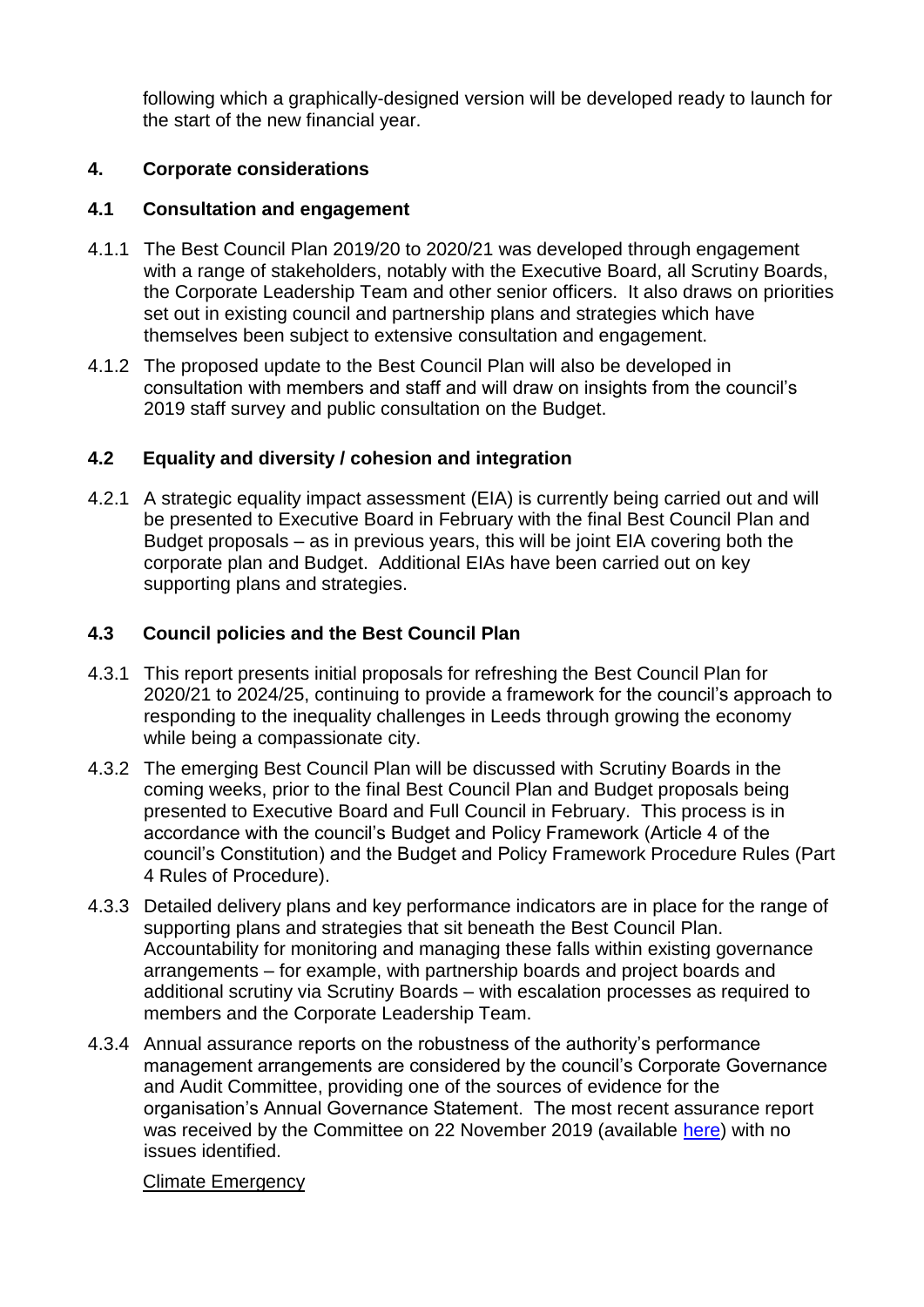4.3.5 As noted above, in conjunction with inclusive growth and health and wellbeing, it is proposed that the climate change emergency becomes the third 'pillar' underpinning the council's Best City ambition to tackle poverty and reduce inequalities.

## **4.4 Resources, procurement and value for money**

4.4.1 The refreshed Best Council Plan will set out the council's priorities aligned with the Medium-Term Financial Strategy and annual Budget. Developing and then implementing the Best Council Plan will continue to inform, and be informed by, the council's funding envelope and other resources.

## **4.5 Legal implications, access to information, and call-in**

- 4.5.1 There are no significant legal issues relating to this report and all information within the report is publicly available.
- 4.5.2 This report has been produced in compliance with the council's Budget and Policy Framework. In accordance with this framework, the initial Best Council Plan refresh proposals, once approved by the Board, will be submitted to Scrutiny for their review and consideration. The outcome of their review will be reported to the February 2020 meeting of this Board at which proposals for the 2020/21 to 2024/25 Best Council Plan will be considered prior to submission to Full Council on 26 February 2020. As such, this report is not eligible for call-in in line with Executive & Decision Making Procedure Rule 5.1.2 which states that, 'the power to Call In decisions does not extend to decisions made in accordance with the Budget and Policy Framework Procedure Rules'.

### **4.6 Risk management**

- 4.6.1 The council's corporate and directorate risk registers will continue to be reviewed in light of any amendments to the Best Council Plan to ensure that the key risks that could impact upon new and evolving strategic objectives and priorities are appropriately identified, assessed and managed.
- 4.6.2 A full risk assessment will also be undertaken of the council's financial plans which support the delivery of the Best Council Plan – as part of the normal budget process with some of the most significant potential risks to the Budget and Medium-Term Financial Strategy outlined in today's 'Initial Budget Proposals' paper. These arrangements comply with the council's Risk Management Policy.

# **5. Conclusions**

5.1 Executive Board has received a range of reports in recent years on the progress being made towards the Best City vision and ambition of Leeds having a strong economy and being a compassionate city, but also the ongoing challenges of persistent and significant inequalities. Most recently, the Best Council Plan Annual Performance Report and the government's updated Indices of Multiple Deprivation confirm this mixed picture. As the council's strategic plan that brings together a range of supporting council and partnership plans and strategies, it is therefore proposed that the refreshed Best Council Plan maintains its focus on addressing these challenges, the council's approach underpinned by three 'pillars': inclusive growth, health and wellbeing and the climate emergency.